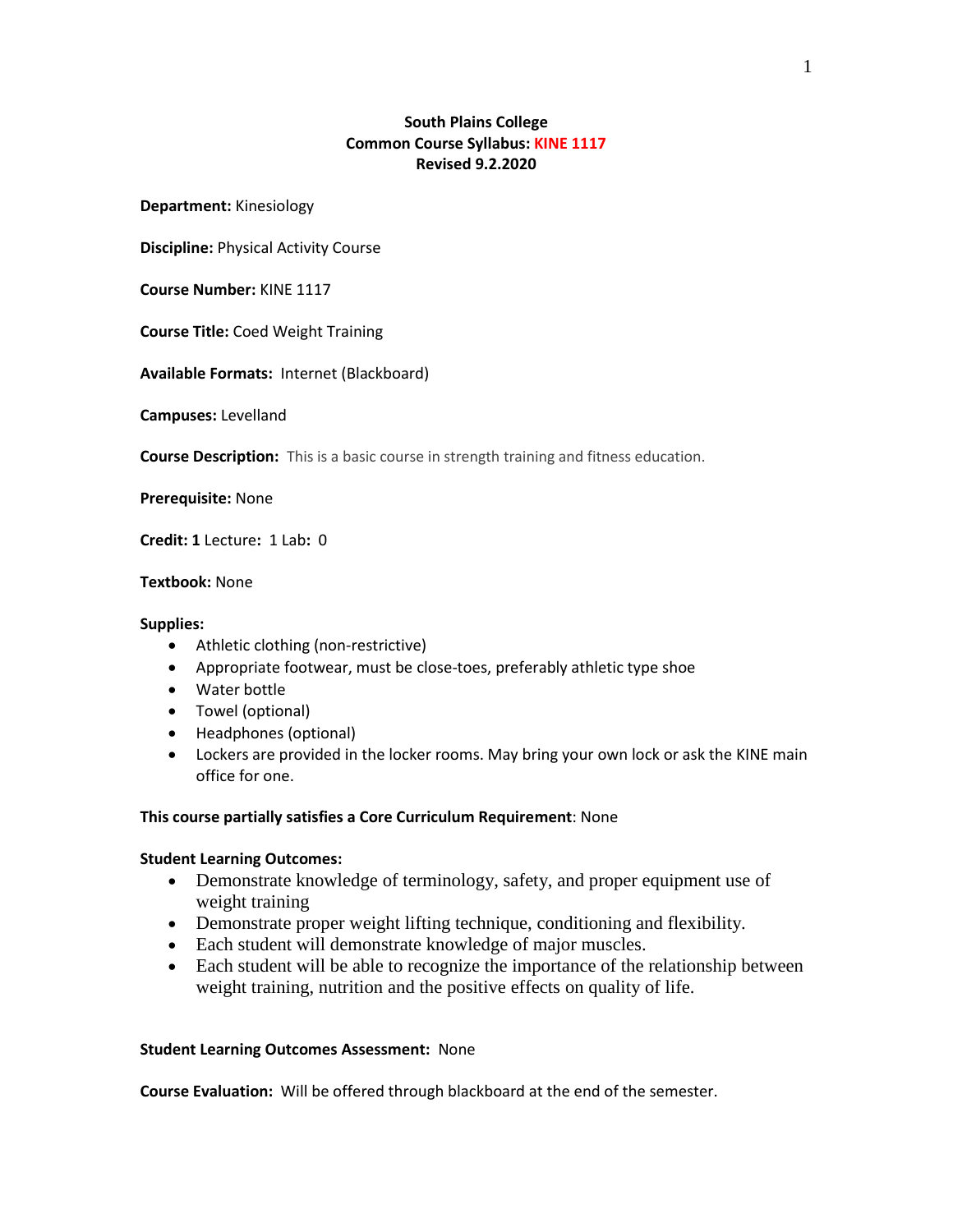## **Grading Policy:**

This class is graded on a **300-point** scale with those points being determined as follows:

- **Attendance/Participation:** 300 points total
	- o Each assignment (15): 20 points

# **Attendance Policy:**

Participation is a major part of this courses grading!

- This class will be conducted 100% online through blackboard.com
- Fitness articles will be uploaded to blackboard.com and quizzes for each article will be required for grading
- If you are late to class, depending on the amount of time you are late, Instructor will determine if it will be recorded as a tardy or absence. Talk with instructor about late or early attendance if known ahead of time.
- Absences may be excused by the instructor if the student provides a note or proof from a doctor's visit or SPC authorized trip. Any other official business may be considered at the instructor's discretion with proof.
- Drops will be made by the instructor for excessive absences, discipline, and disregard for the class guidelines. It will be the student's responsibility to drop themselves after the administrative drop day.
	- o Six (6) absences will equal a drop in the course
	- o Two week of consecutive absences will equal a drop in the course
- $\bullet$  Two (2) or less absences makes the student exempt from the final.
- Final exam/workout will be given during the assigned time of finals week.

*Students are expected to attend all classes in order to be successful in a course. The student may be administratively withdrawn from the course when absences become excessive as defined in the course syllabus.*

*When an unavoidable reason for class absence arises, such as illness, an official trip authorized by the college or an official activity, the instructor may permit the student to make up work missed. It is the student's responsibility to complete work missed within a reasonable period of time as determined by the instructor. Students are officially enrolled in all courses for which they pay tuition and fees at the time of registration. Should a student, for any reason, delay in reporting to a class after official enrollment, absences will be attributed to the student from the first class meeting.*

*A student who does not meet the attendance requirements of a class as stated in the course syllabus and does not officially withdraw from that course by the official census date of the semester, may be administratively withdrawn from that course and receive a grade of "X" or "F" as determined by the instructor. Instructors are responsible for clearly stating their administrative drop policy in the course syllabus, and it is the student's responsibility to be aware of that policy.* 

*It is the student's responsibility to verify administrative drops for excessive absences through MySPC using his or her student online account. If it is determined that a student is awarded financial aid for a class or classes in which the student never attended or participated, the*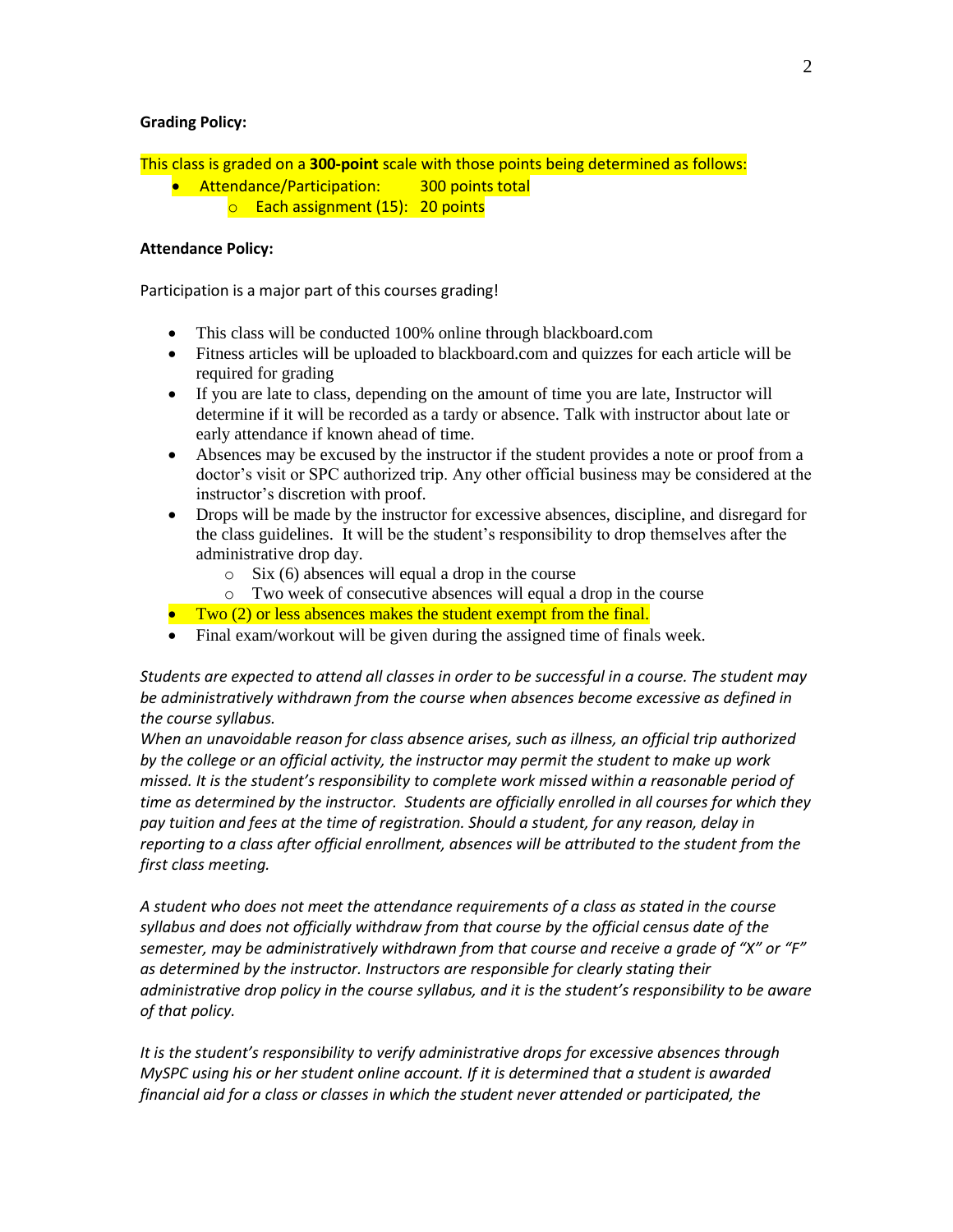*financial aid award will be adjusted in accordance with the classes in which the student did attend/participate and the student will owe any balance resulting from the adjustment.]*

**Plagiarism and Cheating:** Students are expected to do their own work on all projects, quizzes, assignments, examinations, and papers. Failure to comply with this policy will result in an F for the assignment and can result in an F for the course if circumstances warrant.

Plagiarism violations include, but are not limited to, the following:

- 1. Turning in a paper that has been purchased, borrowed, or downloaded from another student, an online term paper site, or a mail order term paper mill;
- 2. Cutting and pasting together information from books, articles, other papers, or online sites without providing proper documentation;
- 3. Using direct quotations (three or more words) from a source without showing them to be direct quotations and citing them; or
- 4. Missing in-text citations.

Cheating violations include, but are not limited to, the following:

- 1. Obtaining an examination by stealing or collusion;
- 2. Discovering the content of an examination before it is given;
- 3. Using an unauthorized source of information (notes, textbook, text messaging, internet, apps) during an examination, quiz, or homework assignment;
- 4. Entering an office or building to obtain unfair advantage;
- 5. Taking an examination for another;
- 6. Altering grade records;
- 7. Copying another's work during an examination or on a homework assignment;
- 8. Rewriting another student's work in Peer Editing so that the writing is no longer the original student's;
- 9. Taking pictures of a test, test answers, or someone else's paper.

**Student Code of Conduct Policy**: Any successful learning experience requires mutual respect on the part of the student and the instructor. Neither instructor nor student should be subject to others' behavior that is rude, disruptive, intimidating, aggressive, or demeaning**.** Student conduct that disrupts the learning process or is deemed disrespectful or threatening shall not be tolerated and may lead to disciplinary action and/or removal from class.

**Diversity Statement:** In this class, the teacher will establish and support an environment that values and nurtures individual and group differences and encourages engagement and interaction. Understanding and respecting multiple experiences and perspectives will serve to challenge and stimulate all of us to learn about others, about the larger world and about ourselves. By promoting diversity and intellectual exchange, we will not only mirror society as it is, but also model society as it should and can be.

**Disability Statement:** Students with disabilities, including but not limited to physical, psychiatric, or learning disabilities, who wish to request accommodations in this class should notify the Disability Services Office early in the semester so that the appropriate arrangements may be made. In accordance with federal law, a student requesting accommodations must provide acceptable documentation of his/her disability to the Disability Services Office. For more information, call or visit the Disability Services Office at Levelland (Student Health & Wellness